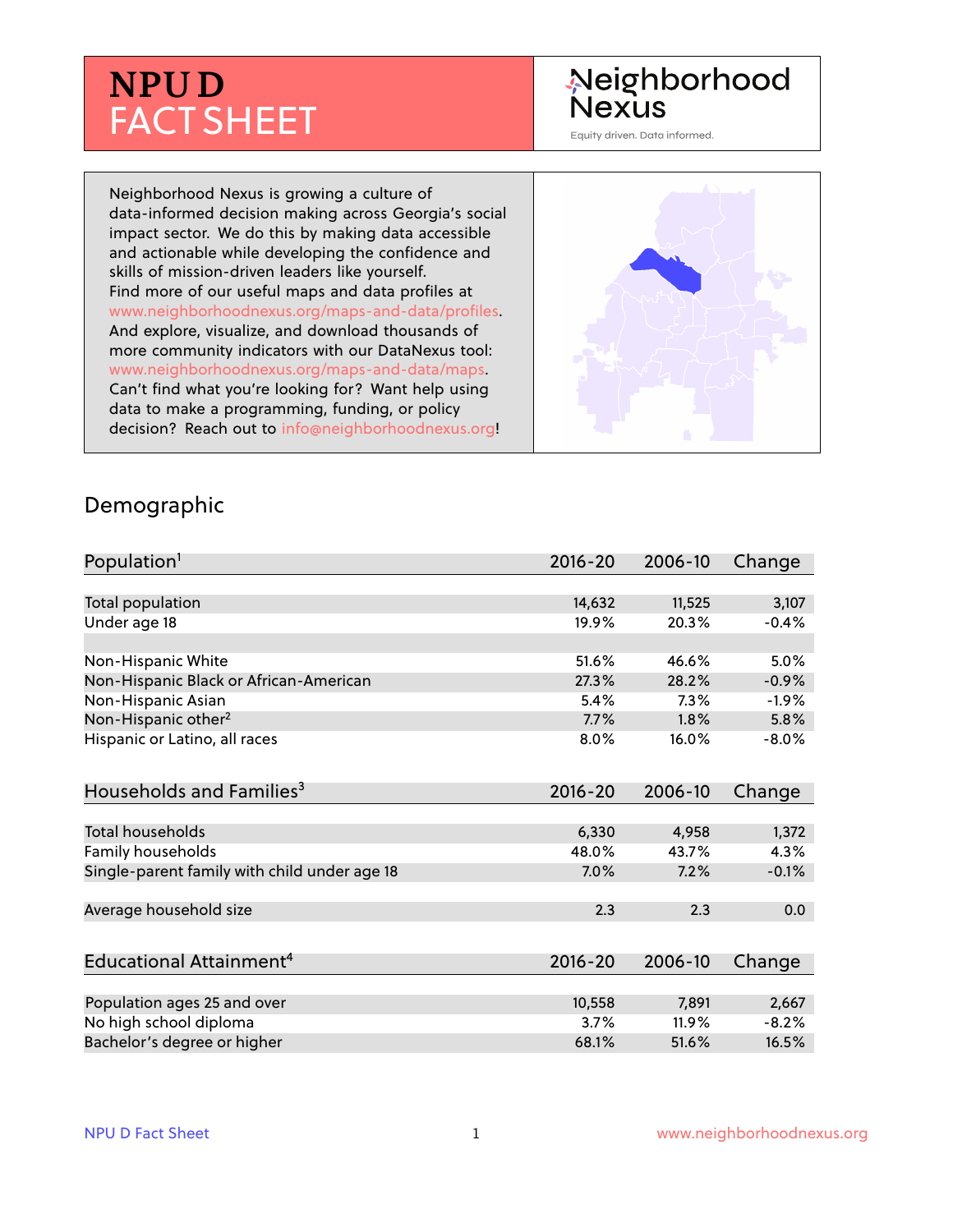## Change Measures, continued...

| Employment <sup>5</sup>                            | $2016 - 20$ | 2006-10  | Change   |
|----------------------------------------------------|-------------|----------|----------|
|                                                    |             |          |          |
| Total workers residing in NPU                      | 7,138       | 3,198    | 3,940    |
| Workers with earnings \$1250/month or less         | 10.5%       | 19.3%    | $-8.8%$  |
| Workers with earnings \$1251/month to \$3333/month | 18.4%       | 38.7%    | $-20.4%$ |
| Workers with earnings greater than \$3333/month    | 71.1%       | 42.0%    | 29.1%    |
| Total jobs located in NPU                          | 17,993      | 15,673   | 2,320    |
| Jobs with earnings \$1250/month or less            | 18.7%       | 21.1%    | $-2.4%$  |
| Jobs with earnings \$1251/month to \$3333/month    | 32.7%       | 50.6%    | $-17.9%$ |
| Jobs with earnings greater than \$3333/month       | 48.6%       | 28.3%    | 20.3%    |
|                                                    |             |          |          |
| Jobs/workers ratio                                 | 2.5         | 4.9      | $-2.4$   |
|                                                    | $2016 - 20$ | 2006-10  | Change   |
| Income and Poverty <sup>6</sup>                    |             |          |          |
| Median household income                            | \$99,285    | \$56,033 | \$43,251 |
|                                                    |             |          |          |
| Population for whom poverty status is determined   | 14,632      | 11,525   | 3,107    |
| Population below poverty                           | 9.7%        | 15.7%    | $-6.0%$  |
|                                                    |             |          |          |
| Housing <sup>7</sup>                               | $2016 - 20$ | 2006-10  | Change   |
| Total housing units                                | 6,976       | 5,835    | 1,141    |
| Occupied housing units                             | 90.7%       | 85.0%    | 5.8%     |
| Vacant housing units                               | 9.3%        | 15.0%    | $-5.8%$  |
|                                                    |             |          |          |
| Occupied housing units                             | 6,330       | 4,958    | 1,372    |
| Owner occupied housing units                       | 53.4%       | 51.0%    | 2.3%     |
| Renter occupied housing units                      | 46.6%       | 49.0%    | $-2.3%$  |
|                                                    |             |          |          |
| Access to a Vehicle <sup>8</sup>                   | $2016 - 20$ | 2006-10  | Change   |
|                                                    |             |          |          |
| Occupied housing units                             | 6,330       | 4,958    | 1,372    |
| No vehicle available                               | 4.1%        | 8.1%     | $-4.1%$  |
|                                                    |             |          |          |
| Crime Rates, per 10,000 Population <sup>9</sup>    | $2017 - 21$ | 2012-16  | Change   |
|                                                    |             |          |          |
| All Part I crimes                                  | 748.1       | 912.8    | $-164.7$ |
| Violent crime                                      | 28.4        | 54.5     | $-26.0$  |
| Murder                                             | 0.8         | 0.7      | 0.1      |
| Robbery                                            | 13.4        | 36.7     | $-23.3$  |
| Aggravated assault                                 | 14.2        | 17.1     | $-2.9$   |
| Property crime                                     | 719.7       | 858.3    | $-138.7$ |
| <b>Burglary</b>                                    | 53.6        | 113.2    | $-59.7$  |
| Larceny                                            | 573.8       | 655.3    | $-81.5$  |
| Vehicle theft                                      | 92.3        | 89.8     | 2.5      |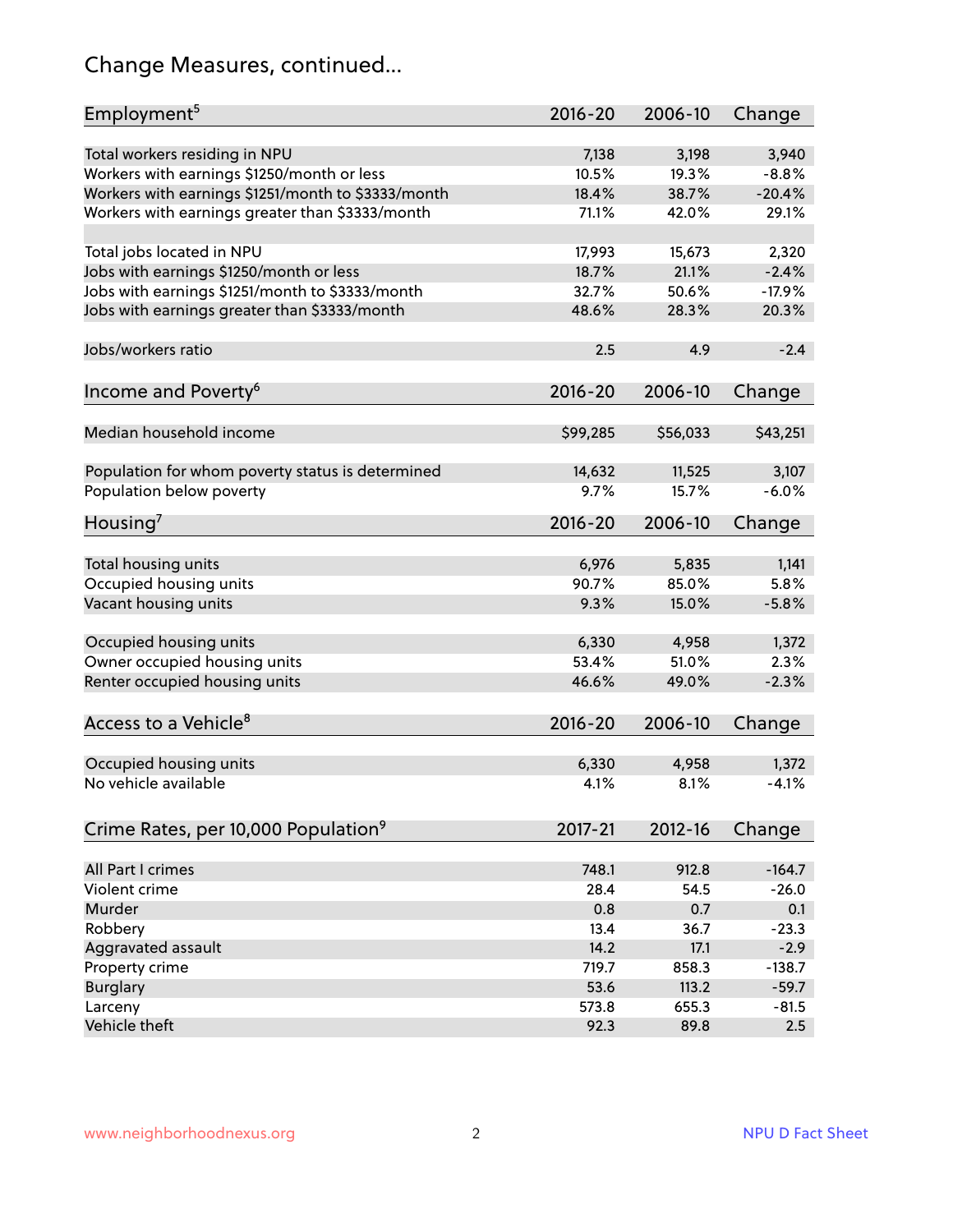## Current Data: Demographic

| Sex and Age, 2016-20 <sup>10</sup>                    | Estimate        | Margin of Error |
|-------------------------------------------------------|-----------------|-----------------|
| Total population                                      | 14,632          | $\pm$ 1,658     |
| Male                                                  | 48.2%           | $\pm 1.2\%$     |
| Female                                                | 51.8%           | $\pm$ 6.6%      |
| Under 5 years                                         | 7.3%            | $\pm1.7\%$      |
| 5 to 9 years                                          | 7.3%            | $\pm 3.0\%$     |
| 10 to 14 years                                        | 3.7%            | $\pm1.6\%$      |
| 15 to 19 years                                        | 3.4%            | $\pm 2.1\%$     |
| 20 to 24 years                                        | 6.2%            | ±1.9%           |
| 25 to 34 years                                        | 30.8%           | $\pm$ 4.0%      |
| 35 to 44 years                                        | 20.6%           | $\pm 2.6\%$     |
| 45 to 54 years                                        | 8.3%            | $\pm1.8\%$      |
| 55 to 59 years                                        | 2.8%            | $\pm 1.0\%$     |
| 60 to 64 years                                        | 2.7%            | $\pm 2.0\%$     |
| 65 to 74 years                                        | 6.1%            | $\pm$ 5.5%      |
| 75 to 84 years                                        | 0.5%            | $\pm$ 0.6%      |
| 85 years and over                                     | 0.4%            | $\pm$ 0.6%      |
| Median age (years)                                    | 31.8            | $\pm$ 0.4       |
| Race and Ethnicity, 2016-20 <sup>11</sup>             | <b>Estimate</b> | Margin of Error |
| Total population                                      | 14,632          | $\pm$ 1,658     |
| Hispanic or Latino (of any race)                      | 8.0%            | $\pm 2.5\%$     |
| Not Hispanic or Latino                                | 92.0%           | $\pm 3.6\%$     |
| White alone                                           | 51.6%           | $\pm 2.5\%$     |
| Black or African American alone                       | 27.3%           | $\pm$ 6.0%      |
| American Indian and Alaska Native alone               | 0.1%            | $\pm$ 0.3%      |
| Asian alone                                           | 5.4%            | $\pm 2.9\%$     |
| Native Hawaiian and other Pacific Islander alone      | 0.0%            | $\pm$ 0.2%      |
| Some other race alone                                 | 5.4%            | ±6.3%           |
| Two or more races                                     | 2.2%            | $\pm 1.1\%$     |
| U.S. Citizenship Status, 2016-20 <sup>12</sup>        | <b>Estimate</b> | Margin of Error |
| Foreign-born population                               | 1,937           | $\pm$ 987       |
| Naturalized U.S. citizen                              | 54.8%           | ±37.8%          |
| Not a U.S. citizen                                    | 45.2%           | ±29.4%          |
| Citizen, Voting Age Population, 2016-20 <sup>13</sup> | Estimate        | Margin of Error |
| Citizen, 18 and over population                       | 10,856          | $\pm$ 1,317     |
| Male                                                  | 50.5%           | $\pm 1.8\%$     |
| Female                                                | 49.5%           | $\pm$ 8.4%      |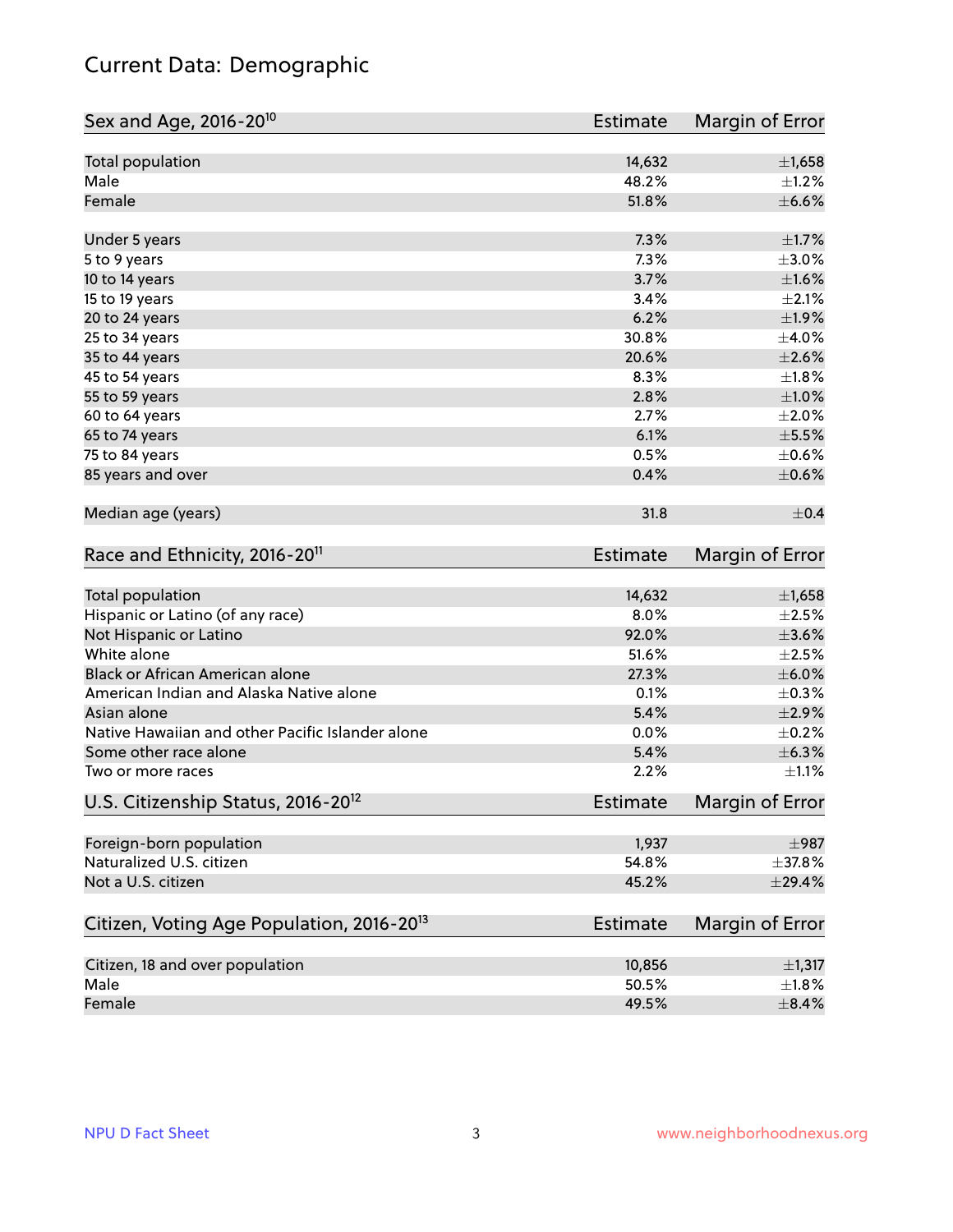#### Current Data: Economic

| Income, 2016-20 <sup>14</sup>                                     | Estimate  | Margin of Error |
|-------------------------------------------------------------------|-----------|-----------------|
|                                                                   |           |                 |
| All households                                                    | 6,330     | $\pm$ 572       |
| Less than \$10,000                                                | 4.7%      | $\pm 2.5\%$     |
| \$10,000 to \$14,999                                              | 3.1%      | $\pm 2.1\%$     |
| \$15,000 to \$24,999                                              | 2.0%      | $\pm1.6\%$      |
| \$25,000 to \$34,999                                              | 3.3%      | $\pm 2.0\%$     |
| \$35,000 to \$49,999                                              | 8.7%      | $\pm$ 3.1%      |
| \$50,000 to \$74,999                                              | 12.5%     | $\pm$ 4.1%      |
| \$75,000 to \$99,999                                              | 16.2%     | $\pm$ 4.9%      |
| \$100,000 to \$149,999                                            | 18.7%     | $\pm$ 5.7%      |
| \$150,000 to \$199,999                                            | 13.9%     | $\pm 4.1\%$     |
| \$200,000 or more                                                 | 17.0%     | $\pm$ 4.5%      |
| Median household income (dollars)                                 | \$99,285  | ±4,706          |
| Mean household income (dollars)                                   | \$128,997 | ±14,997         |
| Households with earnings                                          | 93.4%     | $\pm$ 3.8%      |
| Mean earnings (dollars)                                           | \$129,816 | ±14,429         |
| Households with Social Security                                   | 7.9%      | ±3.4%           |
| Mean Social Security income (dollars)                             | \$14,212  | $\pm$ 817       |
| Households with retirement income                                 | 8.1%      | $\pm$ 3.4%      |
| Mean retirement income (dollars)                                  | \$21,199  | ±10,725         |
| Households with Supplemental Security Income                      | 1.6%      | $\pm$ 1.4%      |
| Mean Supplemental Security Income (dollars)                       | \$9,806   | ±3,865          |
| Households with cash public assistance income                     | 0.2%      | $\pm$ 0.5%      |
| Mean cash public assistance income (dollars)                      | \$0       | $\pm$ 0         |
| Households with Food Stamp/SNAP benefits in the past 12<br>months | 2.7%      | $\pm 2.1\%$     |
| Family households                                                 | 3,041     | $\pm$ 477       |
| Less than \$10,000                                                | 2.9%      | $\pm$ 3.8%      |
| \$10,000 to \$14,999                                              | 4.7%      | $\pm 4.1\%$     |
| \$15,000 to \$24,999                                              | 1.0%      | $\pm 1.7\%$     |
| \$25,000 to \$34,999                                              | 2.2%      | $\pm 2.9\%$     |
| \$35,000 to \$49,999                                              | 6.7%      | ±3.4%           |
| \$50,000 to \$74,999                                              | 4.8%      | $\pm 2.7\%$     |
| \$75,000 to \$99,999                                              | 10.0%     | $\pm$ 5.7%      |
| \$100,000 to \$149,999                                            | 22.9%     | $\pm$ 8.4%      |
| \$150,000 to \$199,999                                            | 14.9%     | $\pm$ 5.9%      |
| \$200,000 or more                                                 | 30.0%     | $\pm$ 8.4%      |
| Median family income (dollars)                                    | \$139,409 | $\pm$ 7,427     |
| Mean family income (dollars)                                      | \$167,104 | $\pm$ 27,776    |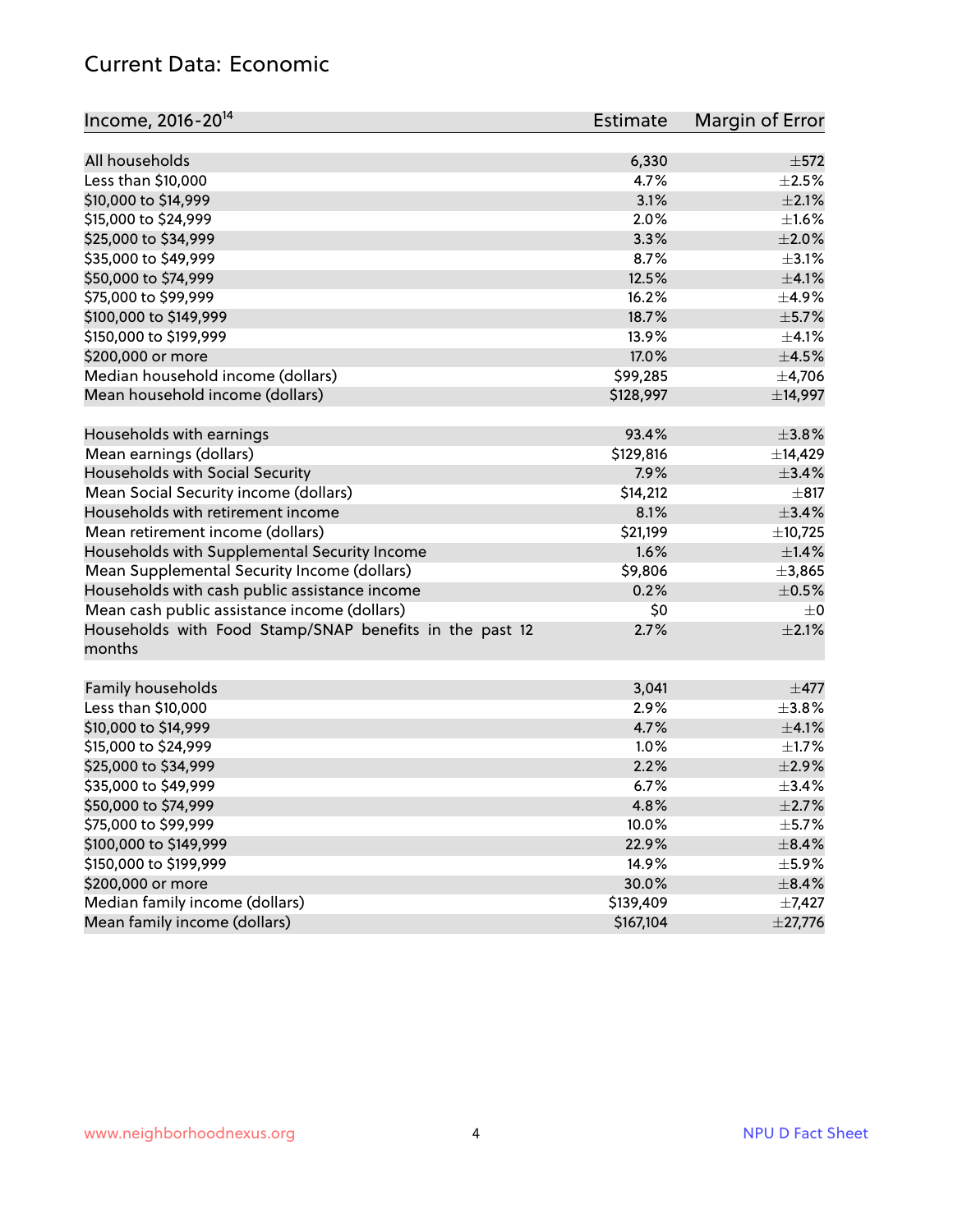## Current Data: Economic, continued...

| Income, 2016-20, continued <sup>15</sup>                              | <b>Estimate</b> | <b>Margin of Error</b> |
|-----------------------------------------------------------------------|-----------------|------------------------|
|                                                                       |                 |                        |
| Nonfamily households                                                  | 3,289           | ±431                   |
| Median nonfamily income (dollars)                                     | \$78,628        | ±4,167                 |
| Mean nonfamily income (dollars)                                       | \$91,040        | ±10,247                |
| Median earnings for workers (dollars)                                 | \$66,411        | ±2,762                 |
| Median earnings for male full-time, year-round workers<br>(dollars)   | \$86,177        | ±3,536                 |
| Median earnings for female full-time, year-round workers<br>(dollars) | \$68,715        | ±2,964                 |
| Per capita income (dollars)                                           | \$58,931        | ±6,517                 |
| Families Below Poverty Level, 2016-20 <sup>16</sup>                   | <b>Estimate</b> | <b>Margin of Error</b> |
|                                                                       |                 |                        |
| <b>All Families</b>                                                   | 3,041           | $\pm$ 477              |
| Percent below poverty                                                 | 9.9%            | $\pm$ 5.9%             |
| Families with related children under 18 years                         | 1,668           | $\pm$ 355              |
| Percent below poverty                                                 | 8.3%            | $\pm$ 8.2%             |
| Families with related children under 5 years only                     | 611             | $\pm 211$              |
| Percent below poverty                                                 | 21.3%           | $\pm 21.6\%$           |
| Married couple families                                               | 2,247           | $\pm$ 410              |
| Percent below poverty                                                 | 6.0%            | ±4.3%                  |
| Married couple families with related children under 18 years          | 1,174           | ±242                   |
| Percent below poverty                                                 | 5.3%            | ±6.7%                  |
| Married couple families with related children under 5 years           | 523             | ±171                   |
| Percent below poverty                                                 | 11.9%           | ±14.8%                 |
| Families with female householder, no spouse present                   | 565             | $\pm 235$              |
| Percent below poverty                                                 | 15.9%           | ±19.0%                 |
| Families with female householder, no spouse present with              | 390             | $\pm 219$              |
| related children under 18 years                                       |                 |                        |
| Percent below poverty                                                 | 19.1%           | ±26.0%                 |
| Families with female householder, no spouse present with              | 88              | $\pm$ 115              |
| related children under 5 years                                        |                 |                        |
| Percent below poverty                                                 | 76.7%           | ±73.4%                 |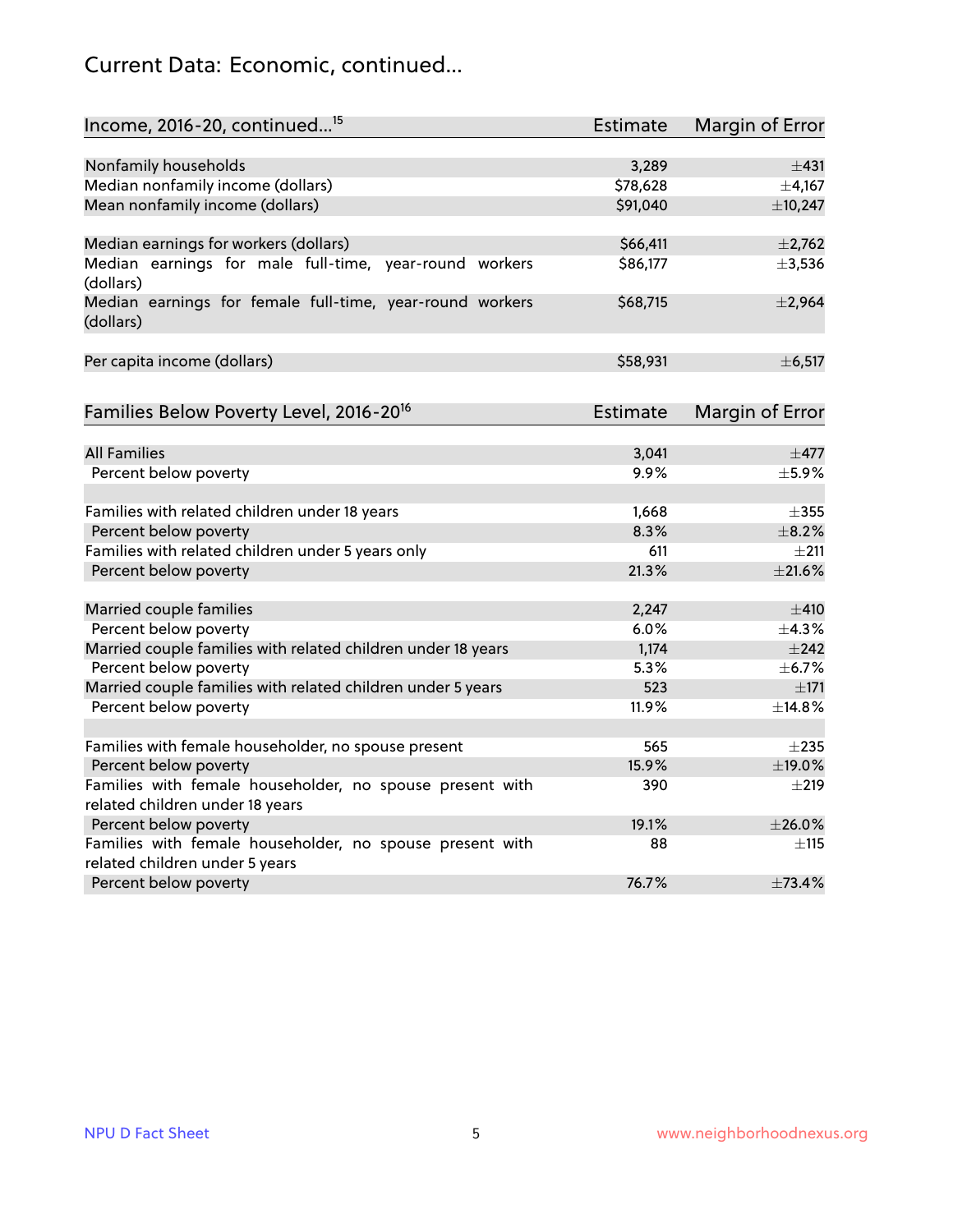## Current Data: Economic, continued...

| People Below Poverty Level, 2016-20 <sup>17</sup> | <b>Estimate</b> | Margin of Error |
|---------------------------------------------------|-----------------|-----------------|
|                                                   |                 |                 |
| Total population                                  | 14,632          | $\pm$ 1,658     |
| Percent below poverty                             | 9.7%            | $\pm$ 3.1%      |
| Population under 18 years                         | 2,913           | $\pm 617$       |
| Percent below poverty                             | 6.7%            | $\pm$ 5.7%      |
| Population 18 years and over                      | 11,718          | ±1,344          |
| Percent below poverty                             | 10.4%           | $+3.2%$         |
| Population 18 to 64 years                         | 10,702          | $\pm$ 1,066     |
| Percent below poverty                             | 10.5%           | $\pm$ 3.5%      |
| Population 65 years and over                      | 1,016           | $\pm 818$       |
| Percent below poverty                             | 9.2%            | $+6.2%$         |

| Poverty by Race/Ethnicity, 2016-20 <sup>18</sup> | <b>Estimate</b> | Margin of Error |
|--------------------------------------------------|-----------------|-----------------|
|                                                  |                 |                 |
| Non-Hispanic White population                    | 7,545           | ±930            |
| Percent below poverty                            | 4.7%            | $\pm 2.3\%$     |
| <b>Black population</b>                          | 4,079           | $\pm$ 986       |
| Percent below poverty                            | 19.5%           | $\pm$ 8.0%      |
| Asian population                                 | 789             | $\pm 429$       |
| Percent below poverty                            | 12.6%           | $\pm$ 12.2%     |
| Hispanic or Latino population                    | 1,178           | $\pm$ 395       |
| Percent below poverty                            | 11.2%           | ±11.1%          |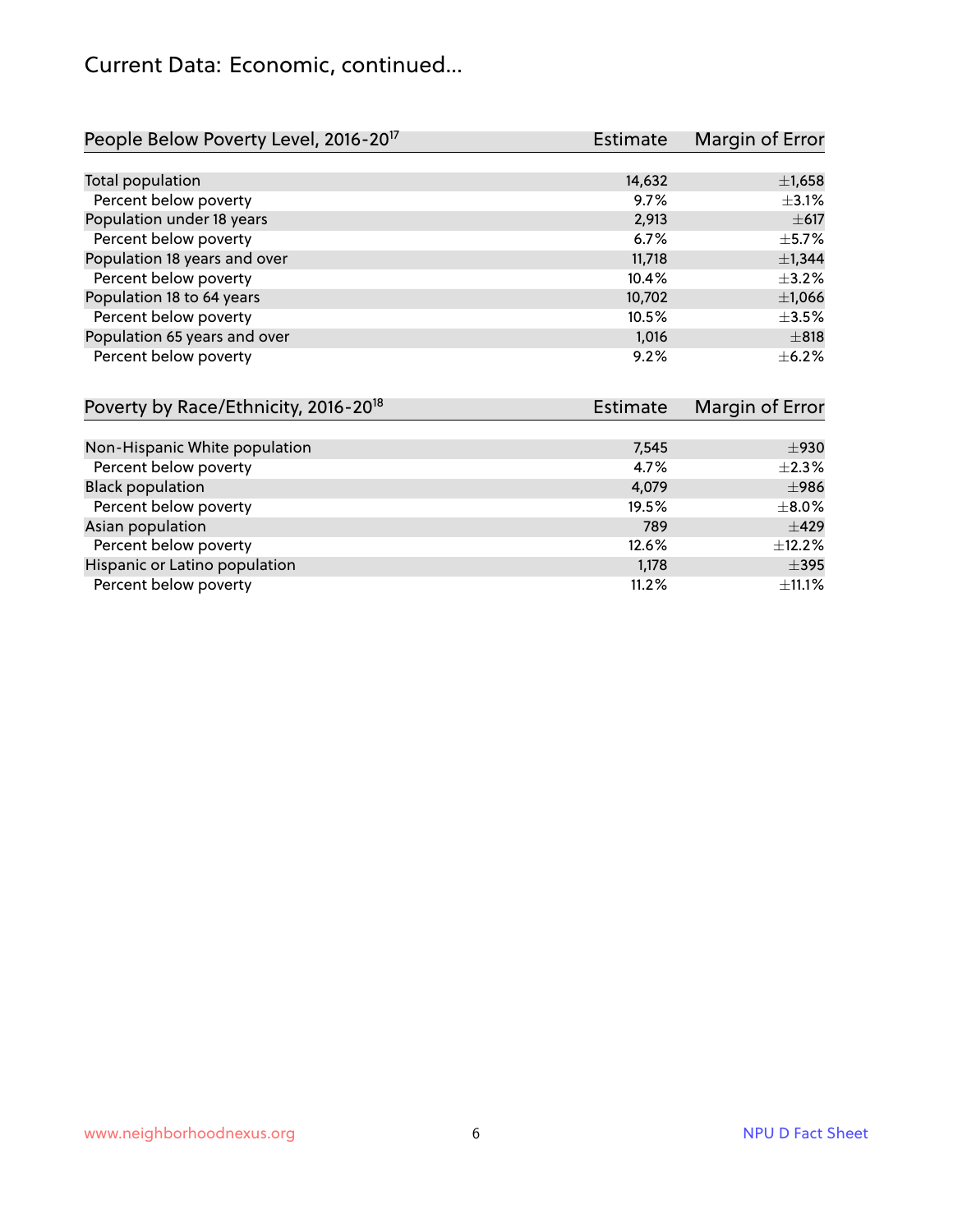## Current Data: Employment

| Employment Status, 2016-20 <sup>19</sup>                      | <b>Estimate</b> | Margin of Error |
|---------------------------------------------------------------|-----------------|-----------------|
|                                                               |                 |                 |
| Population 16 years and over                                  | 11,919          | $\pm$ 1,433     |
| In labor force                                                | 80.9%           | ±12.9%          |
| Civilian labor force                                          | 80.4%           | ±12.9%          |
| Employed                                                      | 79.2%           | ±12.8%          |
| Unemployed                                                    | 1.3%            | $\pm 1.5\%$     |
| <b>Armed Forces</b>                                           | 0.4%            | $\pm 1.3\%$     |
| Not in labor force                                            | 19.1%           | $\pm$ 7.1%      |
| Civilian labor force                                          |                 |                 |
|                                                               | 9,588           | ±1,018          |
| <b>Unemployment Rate</b>                                      | 1.6%            | ±1.9%           |
| Females 16 years and over                                     | 5,963           | ±1,150          |
| In labor force                                                | 74.6%           | $\pm$ 18.5%     |
| Civilian labor force                                          | 74.6%           | $\pm$ 18.5%     |
| Employed                                                      | 73.6%           | ±18.3%          |
|                                                               |                 |                 |
| Own children of the householder under 6 years                 | 1,224           | ±271            |
| All parents in family in labor force                          | 72.7%           | ±13.4%          |
|                                                               |                 |                 |
| Own children of the householder 6 to 17 years                 | 1,689           | $+565$          |
| All parents in family in labor force                          | 87.3%           | ±16.8%          |
|                                                               |                 |                 |
| Industry, 2016-20 <sup>20</sup>                               | Estimate        | Margin of Error |
|                                                               |                 |                 |
| Civilian employed population 16 years and over                | 9,435           | $\pm$ 1,014     |
| Agriculture, forestry, fishing and hunting, and mining        | 0.0%            | $\pm$ 0.5%      |
| Construction                                                  | 2.3%            | $\pm 1.1\%$     |
| Manufacturing                                                 | 5.4%            | ±1.9%           |
| Wholesale trade                                               | 3.7%            | $\pm1.7\%$      |
| Retail trade                                                  | 11.5%           | $\pm$ 3.7%      |
| Transportation and warehousing, and utilities                 | 4.0%            | ±1.8%           |
| Information                                                   | 4.2%            | $\pm1.7\%$      |
| Finance and insurance, and real estate and rental and leasing | 14.3%           | $\pm$ 5.0%      |
| Professional, scientific, and management, and administrative  | 28.2%           | $\pm$ 4.3%      |
| and waste management services                                 |                 |                 |
| Educational services, and health care and social assistance   | 15.4%           | $\pm 3.6\%$     |
| Arts, entertainment, and recreation, and accommodation and    | 4.3%            | $\pm 2.0\%$     |
| food services                                                 |                 |                 |
| Other services, except public administration                  | 2.7%            | ±1.9%           |
| Public administration                                         | 3.9%            | $\pm$ 2.2%      |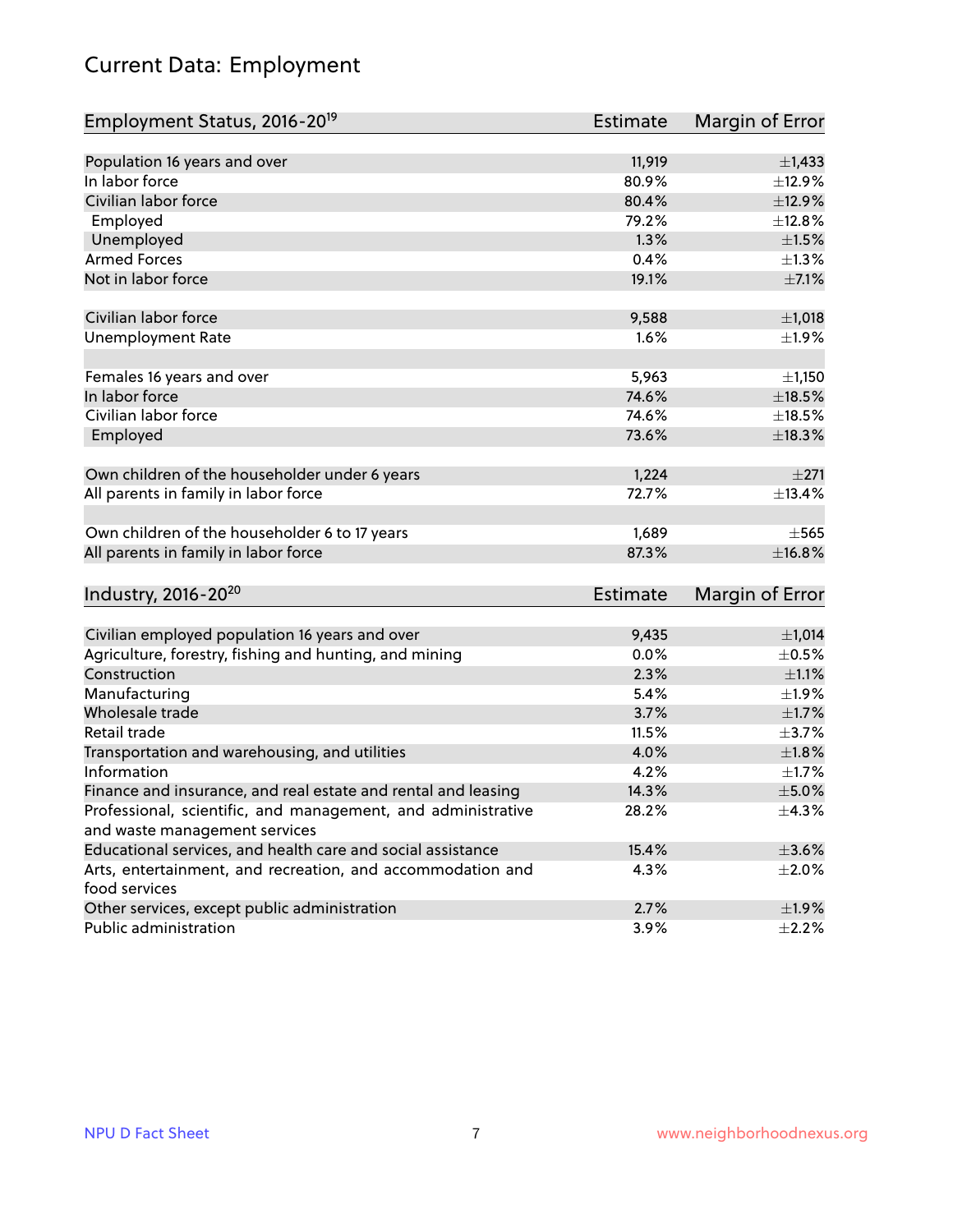## Current Data: Employment, continued...

| Occupation, 2016-20 <sup>21</sup>                            | <b>Estimate</b> | Margin of Error |
|--------------------------------------------------------------|-----------------|-----------------|
| Civilian employed population 16 years and over               | 9,435           | $\pm$ 1,014     |
| Management, business, science, and arts occupations          | 63.0%           | $\pm$ 3.7%      |
| Service occupations                                          | 6.1%            | $\pm 2.7\%$     |
| Sales and office occupations                                 | 24.9%           | $\pm$ 4.9%      |
| Natural resources, construction, and maintenance occupations | 1.1%            | $\pm$ 0.8%      |
| Production, transportation, and material moving occupations  | 4.9%            | $\pm 2.0\%$     |
| Class of Worker, 2016-20 <sup>22</sup>                       | <b>Estimate</b> | Margin of Error |
| Civilian employed population 16 years and over               | 9,435           | $\pm$ 1,014     |
| Private wage and salary workers                              | 83.7%           | $\pm$ 3.2%      |
| <b>Government workers</b>                                    | 10.7%           | $\pm$ 3.7%      |
| Self-employed in own not incorporated business workers       | 5.2%            | $\pm 1.9\%$     |
| Unpaid family workers                                        | 0.3%            | $\pm$ 0.7%      |
| Job Flows, 2019 <sup>23</sup>                                |                 | 2019            |
| <b>Total Jobs in NPU</b>                                     |                 | 17,993          |
| Held by residents of NPU                                     |                 | 1.8%            |
| Held by non-residents of NPU                                 |                 | 98.2%           |
| Jobs by Industry Sector, 2019 <sup>24</sup>                  |                 | 2019            |
| Total Jobs in NPU                                            |                 | 17,993          |
| <b>Goods Producing sectors</b>                               |                 | 18.1%           |
| Trade, Transportation, and Utilities sectors                 |                 | 28.0%           |
| All Other Services sectors                                   |                 | 53.9%           |
| Total Jobs in NPU held by NPU residents                      |                 | 323             |
| <b>Goods Producing sectors</b>                               |                 | 16.7%           |
| Trade, Transportation, and Utilities sectors                 |                 | 21.1%           |
| All Other Services sectors                                   |                 | 62.2%           |
| Jobs by Earnings, 2019 <sup>25</sup>                         |                 | 2019            |
| Total Jobs in NPU                                            |                 | 17,993          |
| Jobs with earnings \$1250/month or less                      |                 | 18.7%           |
| Jobs with earnings \$1251/month to \$3333/month              |                 | 32.7%           |
| Jobs with earnings greater than \$3333/month                 |                 | 48.6%           |
| Total Jobs in NPU held by NPU residents                      |                 | 323             |
| Jobs with earnings \$1250/month or less                      |                 | 20.4%           |
| Jobs with earnings \$1251/month to \$3333/month              |                 | 27.6%           |
| Jobs with earnings greater than \$3333/month                 |                 | 52.0%           |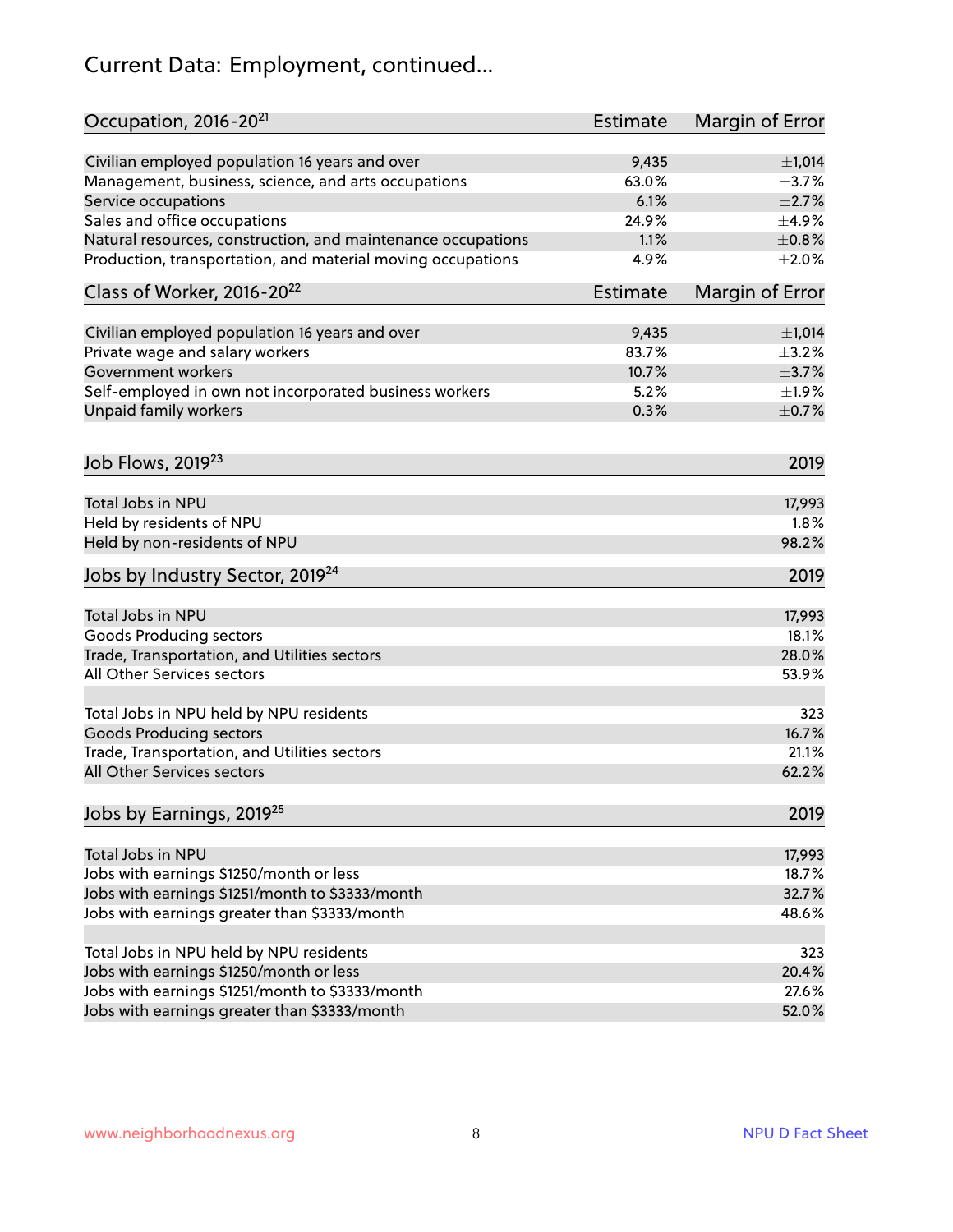## Current Data: Employment, continued...

| Jobs by Age of Worker, 2019 <sup>26</sup> | 2019   |
|-------------------------------------------|--------|
|                                           |        |
| Total Jobs in NPU                         | 17,993 |
| Jobs with workers age 29 or younger       | 23.6%  |
| Jobs with workers age 30 to 54            | 55.9%  |
| Jobs with workers age 55 or older         | 20.5%  |
|                                           |        |
| Total Jobs in NPU held by NPU residents   | 323    |
| Jobs with workers age 29 or younger       | 20.7%  |
| Jobs with workers age 30 to 54            | 65.9%  |
| Jobs with workers age 55 or older         | 13.3%  |

#### Current Data: Education

| School Enrollment, 2016-20 <sup>27</sup>       | <b>Estimate</b> | Margin of Error |
|------------------------------------------------|-----------------|-----------------|
|                                                |                 |                 |
| Population 3 years and over enrolled in school | 3,520           | $\pm 787$       |
| Nursery school, preschool                      | 10.1%           | $+4.3%$         |
| Kindergarten                                   | 4.9%            | $+4.4%$         |
| Elementary school (grades 1-8)                 | 37.6%           | $+8.2%$         |
| High school (grades 9-12)                      | 7.2%            | $\pm$ 3.1%      |
| College or graduate school                     | 40.3%           | $\pm$ 13.0%     |

| Educational Attainment, 2016-20 <sup>28</sup> | <b>Estimate</b> | Margin of Error |
|-----------------------------------------------|-----------------|-----------------|
|                                               |                 |                 |
| Population 25 years and over                  | 10,558          | $\pm$ 1,400     |
| Less than 9th grade                           | $1.6\%$         | $\pm 1.3\%$     |
| 9th to 12th grade, no diploma                 | 2.1%            | $\pm$ 1.4%      |
| High school graduate (includes equivalency)   | 14.1%           | $\pm$ 7.9%      |
| Some college, no degree                       | 10.5%           | $\pm$ 3.1%      |
| Associate's degree                            | $3.6\%$         | $\pm 1.6\%$     |
| Bachelor's degree                             | 39.4%           | $\pm 2.6\%$     |
| Graduate or professional degree               | 28.7%           | $\pm$ 4.5%      |
|                                               |                 |                 |
| Percent high school graduate or higher        | 96.3%           | $\pm$ 17.7%     |
| Percent bachelor's degree or higher           | 68.1%           | ±12.3%          |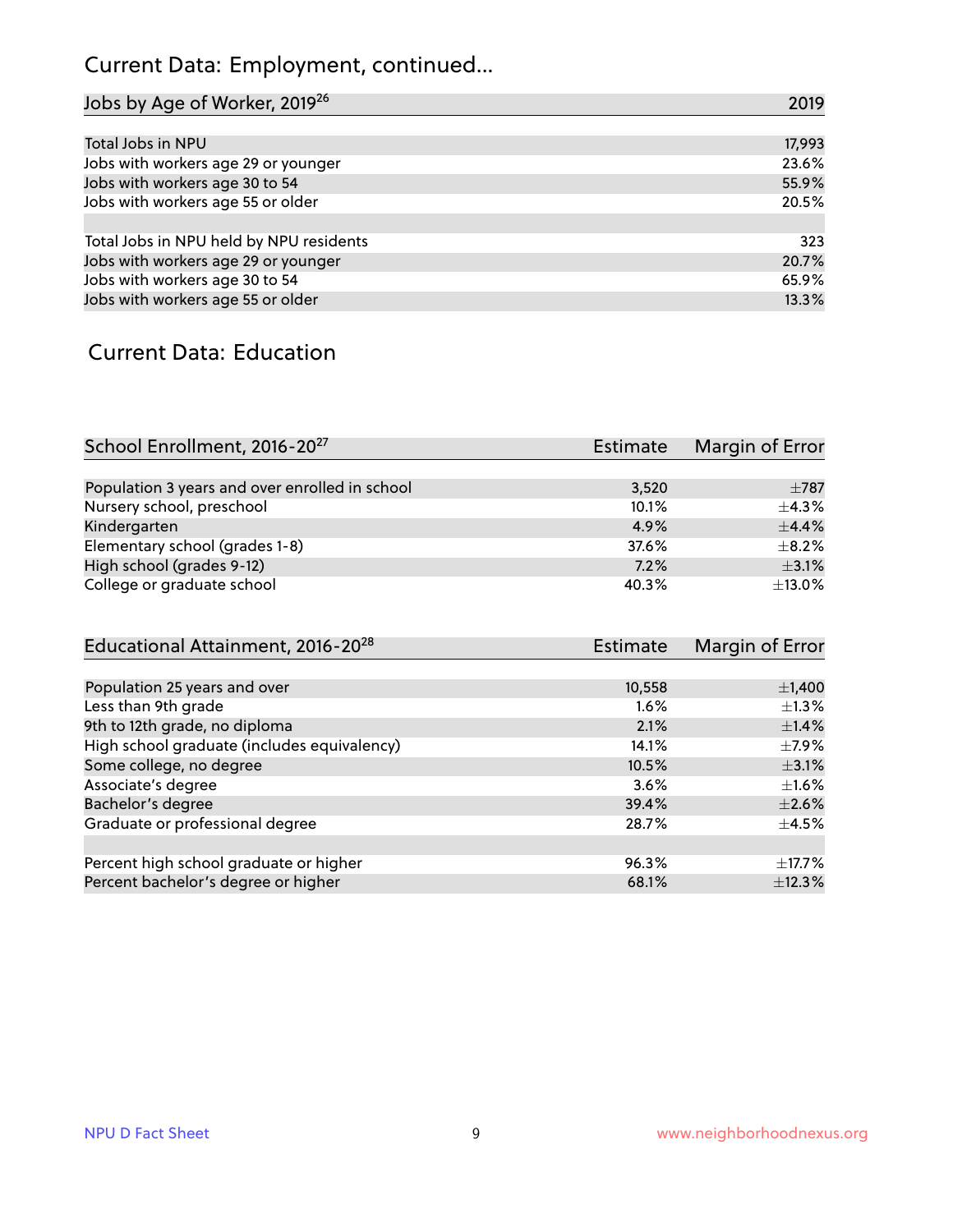#### Current Data: Housing

| Households by Type, 2016-20 <sup>29</sup>            | <b>Estimate</b> | Margin of Error |
|------------------------------------------------------|-----------------|-----------------|
| <b>Total households</b>                              | 6,330           | $\pm$ 572       |
| Family households (families)                         | 48.0%           | $\pm$ 6.2%      |
| With own children under 18 years                     | 25.9%           | $\pm$ 5.0%      |
|                                                      |                 | $\pm$ 5.6%      |
| Married-couple family                                | 35.5%           | $\pm$ 3.3%      |
| With own children of the householder under 18 years  | 18.6%           |                 |
| Male householder, no spouse present, family          | 3.6%            | $\pm 2.8\%$     |
| With own children of the householder under 18 years  | 1.5%            | $\pm 2.1\%$     |
| Female householder, no spouse present, family        | 8.9%            | $\pm 3.6\%$     |
| With own children of the householder under 18 years  | 5.9%            | $\pm$ 3.4%      |
| Nonfamily households                                 | 52.0%           | ±4.9%           |
| Householder living alone                             | 37.1%           | $\pm 4.6\%$     |
| 65 years and over                                    | 3.6%            | $\pm$ 1.9%      |
| Households with one or more people under 18 years    | 26.3%           | ±4.8%           |
| Households with one or more people 65 years and over | 6.0%            | $\pm 2.4\%$     |
|                                                      |                 |                 |
| Average household size                               | 2.31            | $\pm$ 0.16      |
| Average family size                                  | 3.20            | $\pm$ 0.23      |
| Housing Occupancy, 2016-20 <sup>30</sup>             | <b>Estimate</b> | Margin of Error |
| Total housing units                                  | 6,976           | $\pm$ 522       |
| Occupied housing units                               | 90.7%           | $+4.6%$         |
| Vacant housing units                                 | 9.3%            | $\pm 4.1\%$     |
|                                                      |                 |                 |
| Homeowner vacancy rate                               | 2.0             | ±2.4            |
| Rental vacancy rate                                  | 4.7             | $\pm$ 5.1       |
| Units in Structure, 2016-20 <sup>31</sup>            | <b>Estimate</b> | Margin of Error |
| Total housing units                                  | 6,976           | $\pm$ 522       |
| 1-unit, detached                                     | 40.1%           | $\pm$ 4.7%      |
| 1-unit, attached                                     | 15.6%           | ±4.3%           |
| 2 units                                              | 1.0%            | $\pm 1.1\%$     |
| 3 or 4 units                                         | 2.7%            | $\pm1.8\%$      |
| 5 to 9 units                                         | 6.4%            | $\pm 2.1\%$     |
|                                                      |                 |                 |
| 10 to 19 units                                       | 6.7%            | ±3.3%           |
| 20 or more units                                     | 26.8%           | $\pm$ 5.4%      |
| Mobile home                                          | 0.6%            | $\pm$ 0.6%      |
| Boat, RV, van, etc.                                  | 0.0%            | $\pm$ 0.4%      |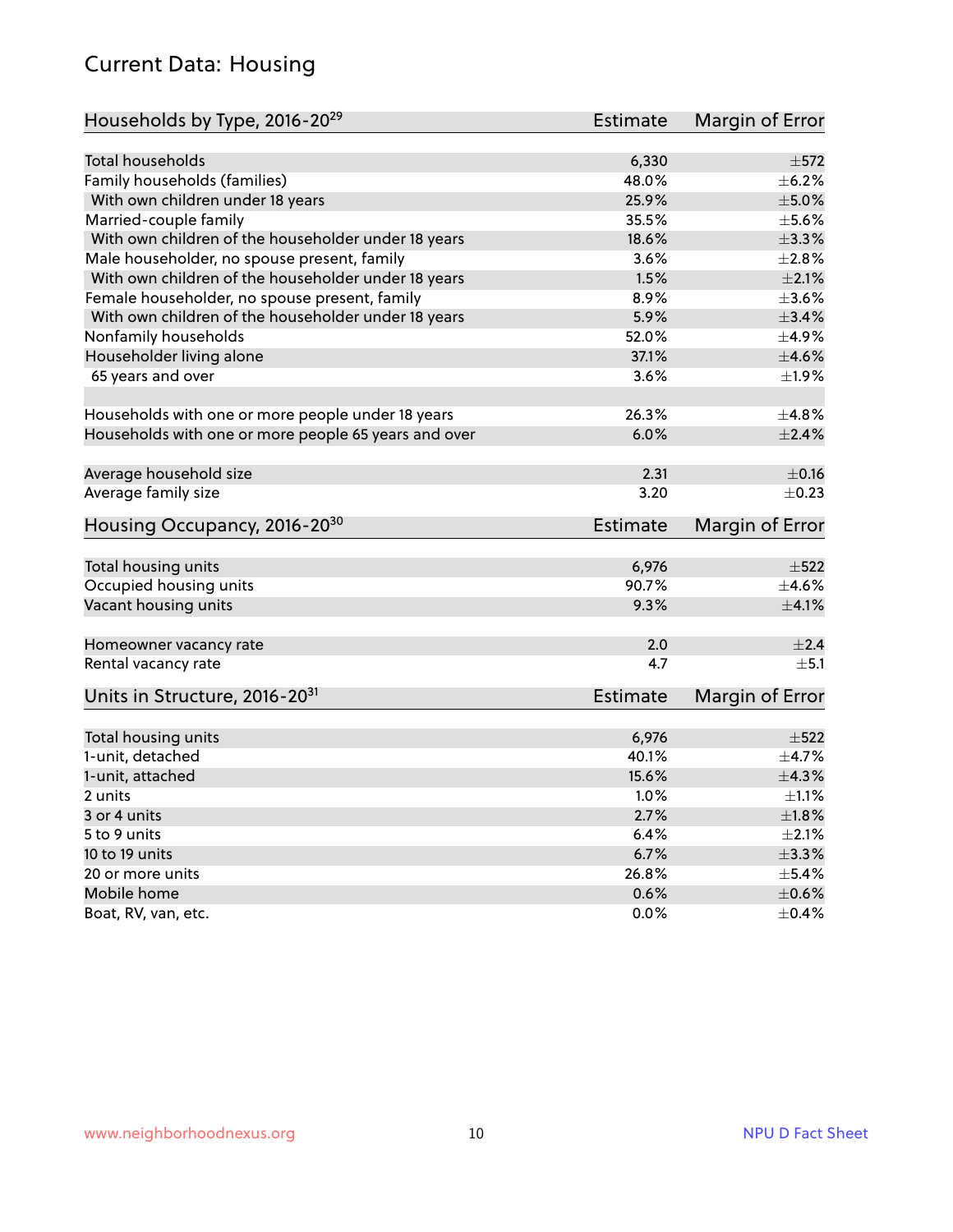#### Current Data: Housing, continued...

| Year Structure Built, 2016-20 <sup>32</sup>    | <b>Estimate</b> | Margin of Error        |
|------------------------------------------------|-----------------|------------------------|
| Total housing units                            | 6,976           | $\pm$ 522              |
| Built 2014 or later                            | 15.9%           | ±4.7%                  |
| Built 2010 to 2013                             | 6.2%            | $\pm 2.9\%$            |
| Built 2000 to 2009                             | 30.9%           | $\pm$ 5.6%             |
| Built 1990 to 1999                             | 11.3%           | $\pm 4.0\%$            |
| Built 1980 to 1989                             | 6.1%            | $\pm$ 3.5%             |
| Built 1970 to 1979                             | 7.3%            | $\pm 2.3\%$            |
| Built 1960 to 1969                             | 2.1%            | $\pm$ 1.2%             |
| Built 1950 to 1959                             | 7.5%            | $\pm 2.6\%$            |
| Built 1940 to 1949                             | 4.6%            | $\pm 2.3\%$            |
| Built 1939 or earlier                          | 8.2%            | $\pm 2.5\%$            |
| Housing Tenure, 2016-2033                      | <b>Estimate</b> | Margin of Error        |
| Occupied housing units                         | 6,330           | $\pm$ 572              |
| Owner-occupied                                 | 53.4%           | $\pm$ 5.0%             |
| Renter-occupied                                | 46.6%           | $\pm$ 5.3%             |
| Average household size of owner-occupied unit  | 2.60            | $\pm$ 0.30             |
| Average household size of renter-occupied unit | 1.98            | $\pm$ 0.17             |
| Residence 1 Year Ago, 2016-20 <sup>34</sup>    | <b>Estimate</b> | <b>Margin of Error</b> |
| Population 1 year and over                     | 14,357          | ±1,657                 |
| Same house                                     | 80.2%           | $\pm$ 7.0%             |
| Different house in the U.S.                    | 19.5%           | $\pm$ 4.3%             |
| Same county                                    | 9.0%            | $\pm$ 3.2%             |
| Different county                               | 10.5%           | ±3.3%                  |
| Same state                                     | 5.9%            | $\pm 2.4\%$            |
| Different state                                | 4.6%            | $\pm 2.3\%$            |
| Abroad                                         | 0.3%            | $\pm$ 0.4%             |
| Value of Housing Unit, 2016-20 <sup>35</sup>   | Estimate        | Margin of Error        |
| Owner-occupied units                           | 3,379           | $\pm$ 439              |
| Less than \$50,000                             | 1.7%            | $\pm$ 3.2%             |
| \$50,000 to \$99,999                           | 1.2%            | $\pm 2.3\%$            |
| \$100,000 to \$149,999                         | 6.8%            | ±4.3%                  |
| \$150,000 to \$199,999                         | 4.9%            | $\pm 2.8\%$            |
| \$200,000 to \$299,999                         | 20.0%           | ±5.3%                  |
| \$300,000 to \$499,999                         | 48.8%           | $\pm$ 10.0%            |
| \$500,000 to \$999,999                         | 14.6%           | $\pm$ 5.7%             |
| \$1,000,000 or more                            | 2.1%            | $\pm 2.7\%$            |
| Mortgage Status, 2016-20 <sup>36</sup>         | <b>Estimate</b> | Margin of Error        |
| Owner-occupied units                           | 3,379           | $\pm$ 439              |
| Housing units with a mortgage                  | 83.1%           | $\pm$ 5.5%             |

Housing units without a mortgage  $\pm 6.6\%$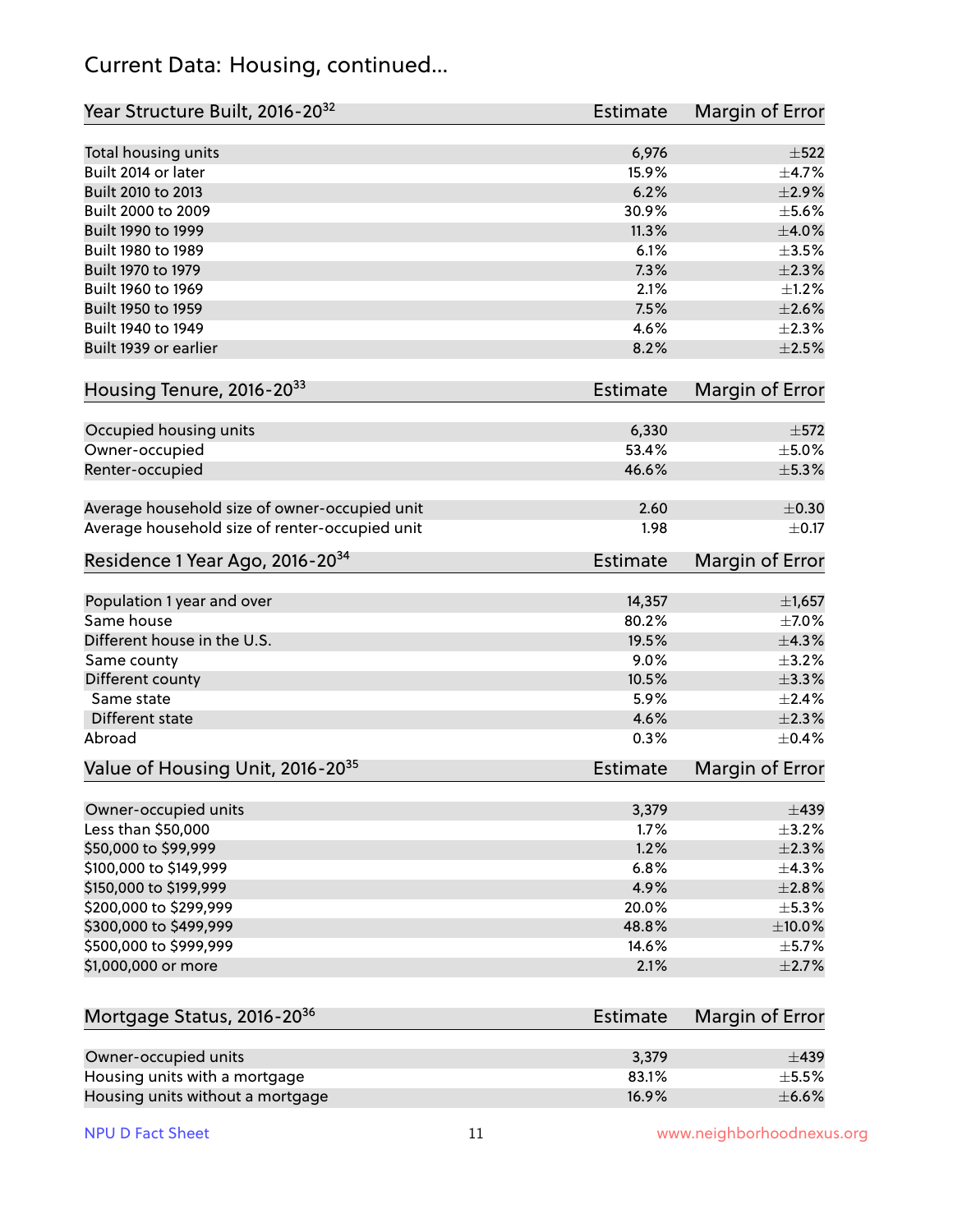## Current Data: Housing, continued...

| Selected Monthly Owner Costs, 2016-20 <sup>37</sup> | Estimate | Margin of Error |
|-----------------------------------------------------|----------|-----------------|
|                                                     |          |                 |
| Housing units with a mortgage                       | 2,808    | ±410            |
| Less than \$300                                     | 0.5%     | $\pm 2.4\%$     |
| \$300 to \$499                                      | 0.0%     | $\pm1.6\%$      |
| \$500 to \$999                                      | 2.3%     | $\pm$ 3.1%      |
| \$1,000 to \$1,499                                  | 17.9%    | ±6.3%           |
| \$1,500 to \$1,999                                  | 20.2%    | $\pm$ 5.3%      |
| \$2,000 to \$2,999                                  | 40.4%    | ±11.4%          |
| \$3,000 or more                                     | 18.7%    | $\pm$ 6.2%      |
|                                                     |          |                 |
| Median (dollars)                                    | \$2,196  | $\pm 75$        |
|                                                     |          |                 |
| Housing units without a mortgage                    | 571      | $\pm 236$       |
| Less than \$150                                     | 6.5%     | $\pm$ 9.6%      |
| \$150 to \$249                                      | $0.0\%$  | $\pm$ 7.8%      |
| \$250 to \$349                                      | 16.5%    | ±25.7%          |
| \$350 to \$499                                      | 25.4%    | ±14.3%          |
| \$500 to \$699                                      | 20.7%    | ±14.7%          |
| \$700 or more                                       | 30.9%    | ±23.6%          |
|                                                     |          |                 |
| Median (dollars)                                    | \$522    | $\pm 72$        |

| Selected Monthly Owner Costs as a Percentage of | <b>Estimate</b> | Margin of Error |
|-------------------------------------------------|-----------------|-----------------|
| Household Income, 2016-20 <sup>38</sup>         |                 |                 |
|                                                 |                 |                 |
| Housing units with a mortgage <sup>39</sup>     | 2,808           | $\pm 480$       |
| Less than 20.0 percent                          | 59.1%           | $\pm$ 8.2%      |
| 20.0 to 24.9 percent                            | 13.2%           | $\pm$ 5.0%      |
| 25.0 to 29.9 percent                            | $7.3\%$         | $\pm 3.6\%$     |
| 30.0 to 34.9 percent                            | 9.4%            | $\pm$ 7.1%      |
| 35.0 percent or more                            | 11.1%           | $\pm$ 4.5%      |
|                                                 |                 |                 |
| Housing units without a mortgage <sup>40</sup>  | 571             | $\pm 254$       |
| Less than 10.0 percent                          | 60.4%           | $\pm 20.4\%$    |
| 10.0 to 14.9 percent                            | 20.5%           | $\pm$ 19.9%     |
| 15.0 to 19.9 percent                            | 9.9%            | $\pm$ 10.7%     |
| 20.0 to 24.9 percent                            | 3.2%            | $\pm$ 6.1%      |
| 25.0 to 29.9 percent                            | 1.9%            | $\pm$ 5.9%      |
| 30.0 to 34.9 percent                            | $0.0\%$         | $\pm$ 5.5%      |
| 35.0 percent or more                            | 3.9%            | $\pm$ 10.7%     |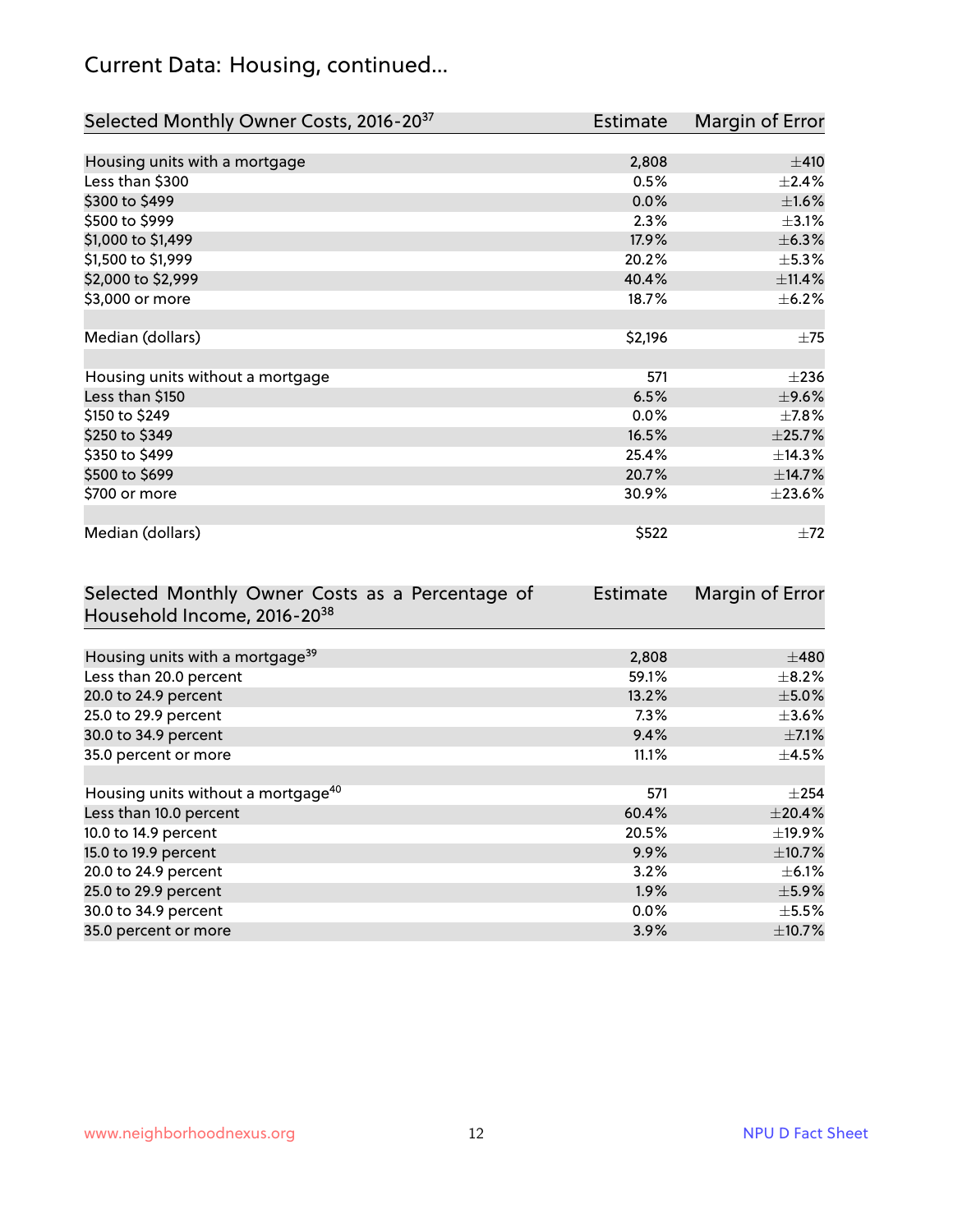#### Current Data: Housing, continued...

| Gross Rent, 2016-20 <sup>41</sup>                                   | <b>Estimate</b> | Margin of Error |
|---------------------------------------------------------------------|-----------------|-----------------|
|                                                                     |                 |                 |
| Occupied units paying rent                                          | 2,925           | $\pm$ 427       |
| Less than \$200                                                     | 0.0%            | $\pm 1.9\%$     |
| \$200 to \$499                                                      | 4.8%            | $\pm$ 4.0%      |
| \$500 to \$749                                                      | 1.7%            | $\pm 2.7\%$     |
| \$750 to \$999                                                      | 9.9%            | $\pm$ 6.2%      |
| \$1,000 to \$1,499                                                  | 37.6%           | $\pm$ 9.4%      |
| \$1,500 to \$1,999                                                  | 27.1%           | $\pm$ 7.5%      |
| \$2,000 or more                                                     | 18.9%           | $\pm$ 9.1%      |
| Median (dollars)                                                    | \$1,445         | $\pm$ 57        |
| No rent paid                                                        | 26              | ±42             |
| Gross Rent as a Percentage of Household Income,<br>$2016 - 20^{42}$ | <b>Estimate</b> | Margin of Error |
| Occupied units paying rent <sup>43</sup>                            | 2,853           | $\pm$ 555       |
| Less than 15.0 percent                                              | 13.3%           | $\pm$ 6.1%      |
| 15.0 to 19.9 percent                                                | 19.0%           | $\pm$ 8.1%      |
| 20.0 to 24.9 percent                                                | 20.8%           | $\pm$ 8.5%      |
| 25.0 to 29.9 percent                                                | 11.9%           | $\pm$ 7.0%      |
| 30.0 to 34.9 percent                                                | 12.2%           | $\pm$ 5.8%      |
| 35.0 percent or more                                                | 22.8%           | $\pm$ 7.3%      |

## Current Data: Transportation

| Commuting to Work, 2016-20 <sup>44</sup>  | <b>Estimate</b> | Margin of Error |
|-------------------------------------------|-----------------|-----------------|
|                                           |                 |                 |
| Workers 16 years and over                 | 9,419           | ±1,011          |
| Car, truck, or van - drove alone          | 70.5%           | $\pm$ 3.2%      |
| Car, truck, or van - carpooled            | 8.4%            | $\pm 2.9\%$     |
| Public transportation (excluding taxicab) | 1.8%            | $\pm 1.5\%$     |
| Walked                                    | 1.2%            | $\pm 1.1\%$     |
| Other means                               | $1.4\%$         | $\pm 1.9\%$     |
| Worked at home                            | 16.6%           | $\pm$ 5.6%      |
|                                           |                 |                 |
| Mean travel time to work (minutes)        | 27.1            | $\pm 2.5$       |

| Access to a Vehicle, 2016-20 <sup>45</sup> | Estimate | Margin of Error |
|--------------------------------------------|----------|-----------------|
|                                            |          |                 |
| Occupied housing units                     | 6,330    | $\pm$ 572       |
| No vehicles available                      | 4.1%     | $+2.1%$         |
| 1 vehicle available                        | 43.8%    | $\pm$ 6.3%      |
| 2 vehicles available                       | 46.7%    | $\pm$ 6.3%      |
| 3 or more vehicles available               | 5.4%     | $\pm$ 2.4%      |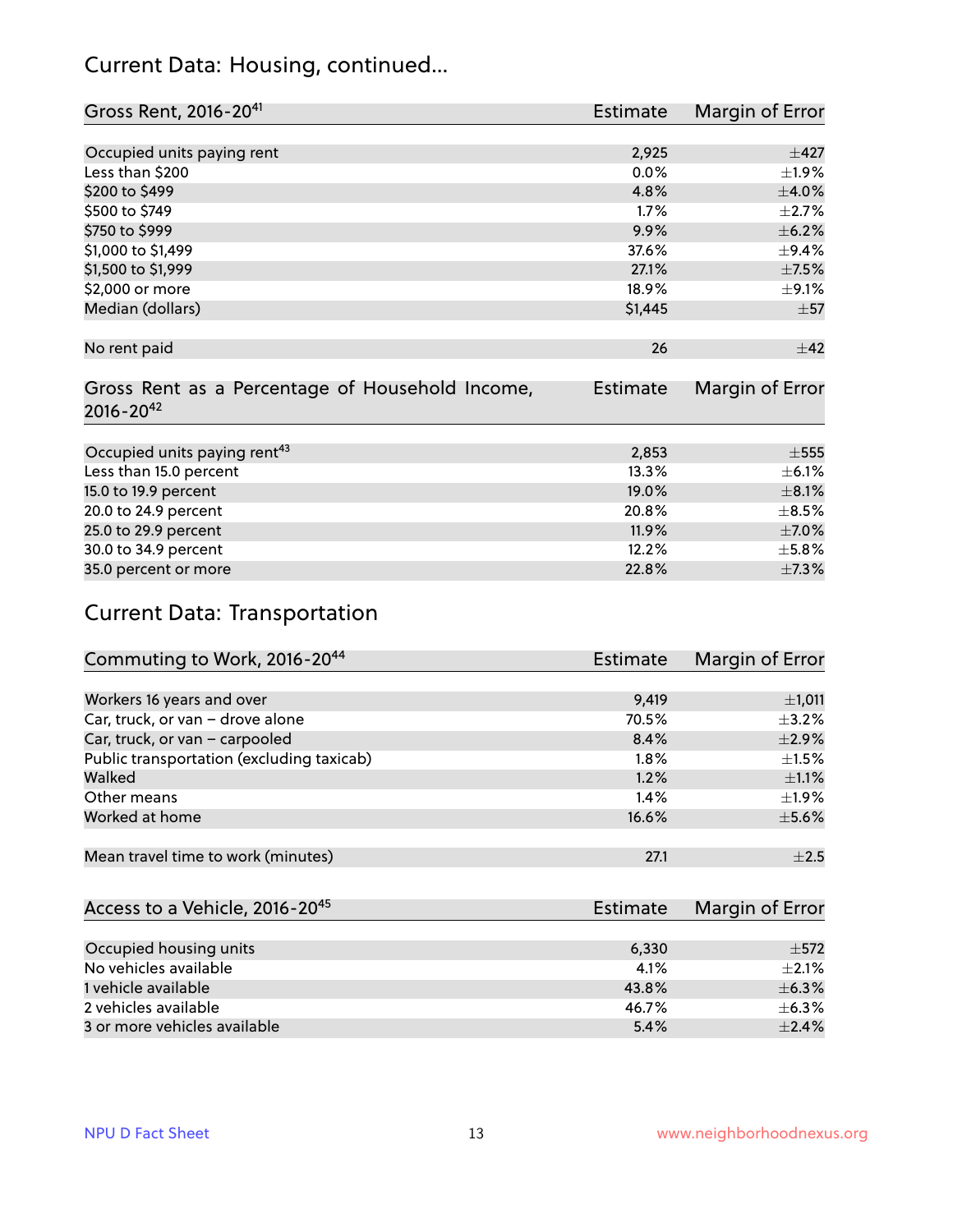#### Current Data: Health

| Health Insurance coverage, 2016-2046                    | <b>Estimate</b> | Margin of Error |
|---------------------------------------------------------|-----------------|-----------------|
|                                                         |                 |                 |
| Civilian Noninstitutionalized Population                | 14,581          | $\pm$ 1,651     |
| With health insurance coverage                          | 91.3%           | ±14.3%          |
| With private health insurance coverage                  | 86.1%           | $\pm 1.1\%$     |
| With public health coverage                             | 11.2%           | $\pm$ 5.7%      |
| No health insurance coverage                            | 8.7%            | $\pm 2.8\%$     |
| Civilian Noninstitutionalized Population Under 19 years | 2,923           | $\pm$ 2,923     |
| No health insurance coverage                            | 3.9%            | $\pm$ 5.1%      |
|                                                         |                 |                 |
| Civilian Noninstitutionalized Population 19 to 64 years | 10,643          | ±1,062          |
| In labor force:                                         | 9,395           | ±1,010          |
| Employed:                                               | 9,285           | $\pm$ 1,010     |
| With health insurance coverage                          | 92.6%           | $\pm 2.9\%$     |
| With private health insurance coverage                  | 92.1%           | $\pm$ 3.1%      |
| With public coverage                                    | 1.1%            | $\pm$ 0.9%      |
| No health insurance coverage                            | 7.4%            | $\pm 3.0\%$     |
|                                                         |                 |                 |
| Unemployed:                                             | 110             | $\pm 1,010$     |
| With health insurance coverage                          | 76.8%           | ±38.1%          |
| With private health insurance coverage                  | 58.9%           | ±34.7%          |
| With public coverage                                    | 17.9%           | ±44.4%          |
| No health insurance coverage                            | 23.2%           | $\pm$ 37.7%     |
|                                                         |                 |                 |
| Not in labor force:                                     | 1,248           | $\pm$ 358       |
| With health insurance coverage                          | 67.2%           | $\pm$ 13.0%     |
| With private health insurance coverage                  | 54.6%           | ±15.4%          |
| With public coverage                                    | 20.0%           | $\pm$ 12.1%     |
| No health insurance coverage                            | 32.8%           | ±13.0%          |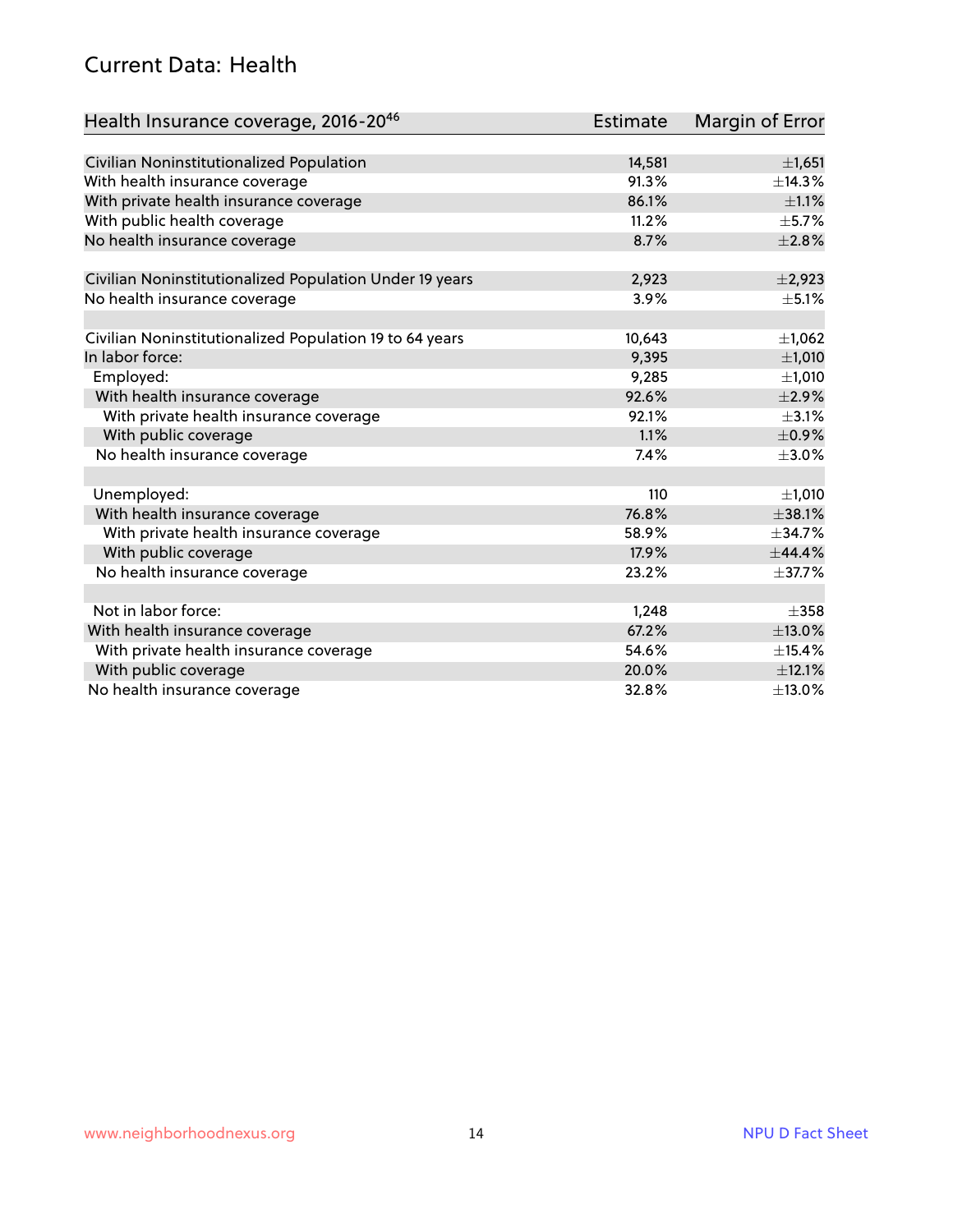#### Notes:

- 1. Source: U.S. Census Bureau, Decennial Census 2000, SF1 tables P8, P12; American Community Survey, tables B01001, B03002
- 2. This category includes Pacific Islanders, Native Americans and Alaska Natives, people who identify as some other race, and those who identify as bi/multi racial.
- 3. Source: U.S. Census Bureau, Decennial Census 2000, SF1 tables P15, P16, P18, P19; American Community Survey, tables B11001, B11005, B11003
- 4. Source: U.S. Census Bureau, Decennial Census 2000, SF3 table P37; American Community Survey, table B15002
- 5. Source: U.S. Census Bureau, Longitudinal Employer-Household Dynamics Residential Area Characteristics, Table JT01 (Primary Jobs); Workplace Area Characteristics, Table JT00 (All Jobs)
- 6. Source: U.S. Census Bureau, Decennial Census 2000, SF3 tables P52, P87; American Community Survey, tables B19001, B17001
- 7. Source: U.S. Census Bureau, Decennial Census 2000, SF1 tables H3, H4; American Community Survey, tables B25002, B25009
- 8. Source: U.S. Census Bureau, Decennial Census 2000, SF3 table H44; American Community Survey, tables B25044
- 9. Source: Atlanta Police Department, COBRA; U.S. Census Bureau, American Community Survey, table B01001
- 10. Source: U.S. Census Bureau, American Community Survey, table B01001
- 11. Source: U.S. Census Bureau, American Community Survey, table B03002
- 12. Source: U.S. Census Bureau, American Community Survey, table B05002
- 13. Source: U.S. Census Bureau, American Community Survey, table B05003
- 14. Source: U.S. Census Bureau, American Community Survey, tables B19001, B19025, B19051, B19061, B19055, B19065, B19059, B19069, B19056, B19066, B19057, B19067, B22001, B19101, B19127
- 15. Source: U.S. Census Bureau, American Community Survey, tables B19201, B19214, B20017, B19313
- 16. Source: U.S. Census Bureau, American Community Survey, table B17010
- 17. Source: U.S. Census Bureau, American Community Survey, tables B17001, B17006, B17021, B17007. Table totals may be lower than the total population, as they are based on the population for whom poverty status is determined.
- 18. Source: U.S. Census Bureau, American Community Survey, B17001H, B17001B, B17001D, B17001I. Table totals may be lower than the total population, as they are based on the population for whom poverty status is determined.
- 19. Source: U.S. Census Bureau, American Community Survey, tables B23001, B23008
- 20. Source: U.S. Census Bureau, American Community Survey, table C24030
- 21. Source: U.S. Census Bureau, American Community Survey, table C24010
- 22. Source: U.S. Census Bureau, American Community Survey, table B24080
- 23. Source: U.S. Census Bureau, Longitudinal Employer-Household Dynamics Origin-Destination Data, Tables JT00 Main and JT00 Aux
- 24. Source: U.S. Census Bureau, Longitudinal Employer-Household Dynamics Origin-Destination Data, Tables JT00 Main and JT00 Aux
- 25. Source: U.S. Census Bureau, Longitudinal Employer-Household Dynamics Origin-Destination Data, Tables JT00 Main and JT00 Aux
- 26. Source: U.S. Census Bureau, Longitudinal Employer-Household Dynamics Origin-Destination Data, Tables JT00 Main and JT00 Aux
- 27. Source: U.S. Census Bureau, American Community Survey, table B14001
- 28. Source: U.S. Census Bureau, American Community Survey, table B15002
- 29. Source: U.S. Census Bureau, American Community Survey, tables B11001, B11003, B11007, B11005, B09019
- 30. Source: U.S. Census Bureau, American Community Survey, tables B25002, B25003, B25004
- 31. Source: U.S. Census Bureau, American Community Survey, table B25024
- 32. Source: U.S. Census Bureau, American Community Survey, table B25034
- 33. Source: U.S. Census Bureau, American Community Survey, tables B25009, B25008, B25003
- 34. Source: U.S. Census Bureau, American Community Survey, table B07003
- 35. Source: U.S. Census Bureau, American Community Survey, table B25075. This value is self-reported and may differ from home values as determined by the County Tax Assessor.
- 36. Source: U.S. Census Bureau, American Community Survey, table B25081
- 37. Source: U.S. Census Bureau, American Community Survey, table B25087
- 38. Source: U.S. Census Bureau, American Community Survey, table B25091
- 39. Excludes units where Selected Monthly Owner Costs as a Percentage of Income cannot be computed.
- 40. Excludes units where Selected Monthly Owner Costs as a Percentage of Income cannot be computed.
- 41. Source: U.S. Census Bureau, American Community Survey, table B25063
- 42. Source: U.S. Census Bureau, American Community Survey, table B25070
- 43. Excludes units where Gross Rent as a Percentage of Income cannot be computed.
- 44. Source: U.S. Census Bureau, American Community Survey, tables B08101, B08013
- 45. Source: U.S. Census Bureau, American Community Survey, table B25044
- 46. Source: U.S. Census Bureau, American Community Survey, tables B18135, B27011

The dagger (†) symbol denotes values that cannot be computed.